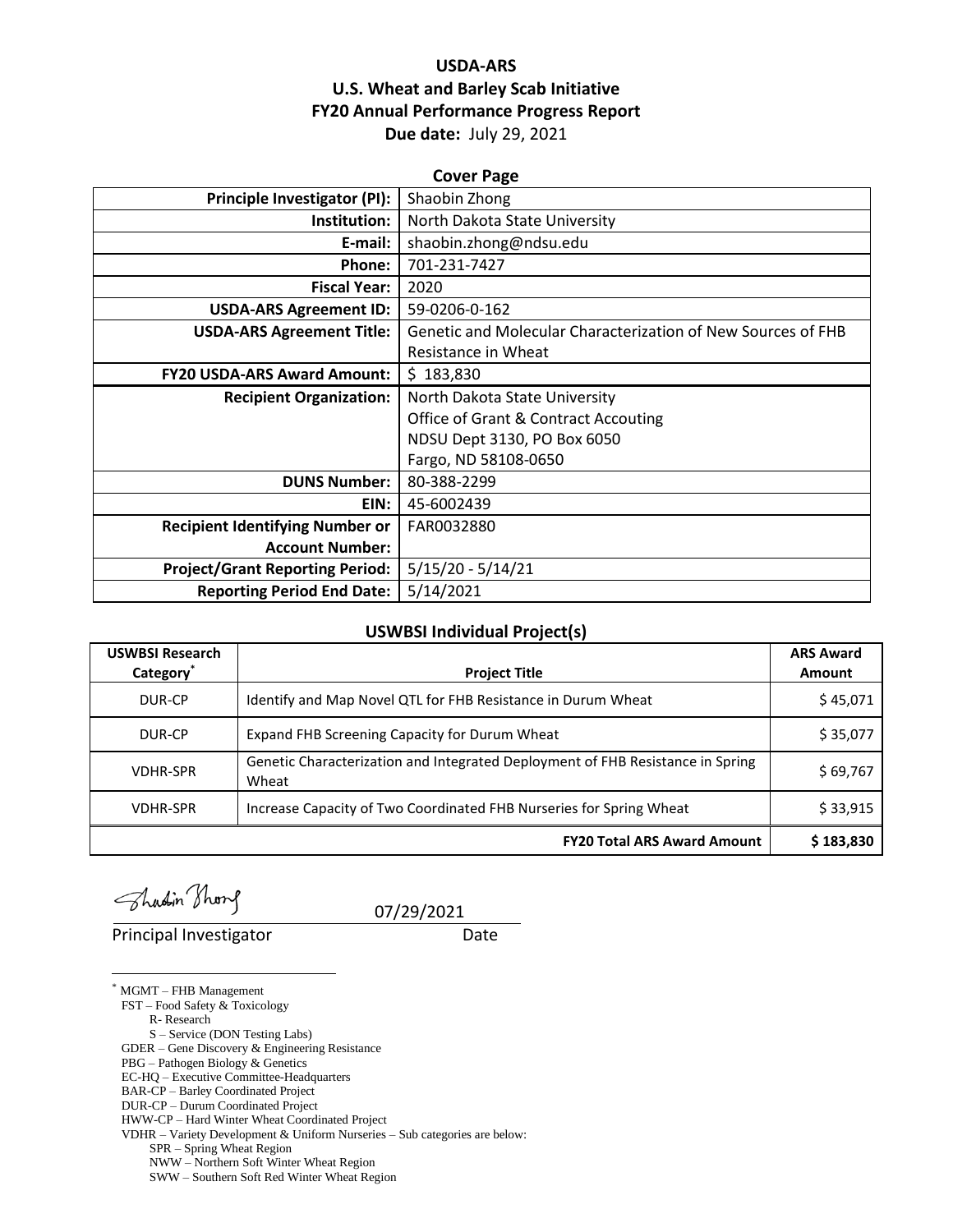**Project 1:** *Identify and Map Novel QTL for FHB Resistance in Durum Wheat*

# **1. What are the major goals and objectives of the research project?**

The major goals of this research project are to identify, map, and deploy QTLs for FHB resistance in durum wheat. The specific objectives are:

- 1) Develop a mapping population with recombinant inbred lines (RILs) derived from the cross between Divide and PI 254188;
- 2) Phenotype FHB resistance and morphological traits of the mapping population from the Divide/PI 254188 cross in greenhouse and field;
- 3) Construct a genetic linkage map of the population using SNP markers;
- 4) Identify DNA markers linked to QTL for FHB resistance in the Divide/PI 254188 mapping population;
- 5) Transfer and pyramid FHB resistance QTL into adapted durum wheat cultivars.
- **2. What was accomplished under these goals or objectives?** *(For each major goal/objective, address these three items below.)*

#### **a) What were the major activities?**

We evaluated ~200 RILs (F2:7) derived from the cross between Divide and PI 254188 for FHB resistance in both greenhouse and field experiments. We genotyped the RIL population using the genotyping by sequencing (GBS) approach and identified SNP markers. We constructed a genetic linkage map for the Divide/PI 254188 population with the SNP markers generated from the GBS genotyping. We conducted QTL analysis using the constructed linkage genetic map and the phenotype data from all greenhouse and field experiments. We also raised another RIL population from the cross between Joppa and one FHB resistant RIL derived from the cross between Divide and PI 254188. We backcrossed seven of the highly resistant RILs to Joppa and ND Riveland to improve the quality and yield of the transgression lines.

#### **b) What were the significant results?**

The RIL mapping population derived from the Divide/PI 254188 cross segregated for FHB resistance in the greenhouse evaluation; Some RILs had a high level of FHB resistance better than the resistant parent PI 254188 while some other RILs were very susceptible. GBS of the RIL mapping population and the parents generated over 8,000 SNP markers, and after filtration of low‐quality ones, 4,192 SNP markers were used to construct a genetic linkage map, which consisted of 16 linkage groups corresponding to 14 chromosomes of the durum wheat genome. The total map size was 2653.47 cM. A major QTL on chromosome 2A and a minor QTL on chromosome 5A were detected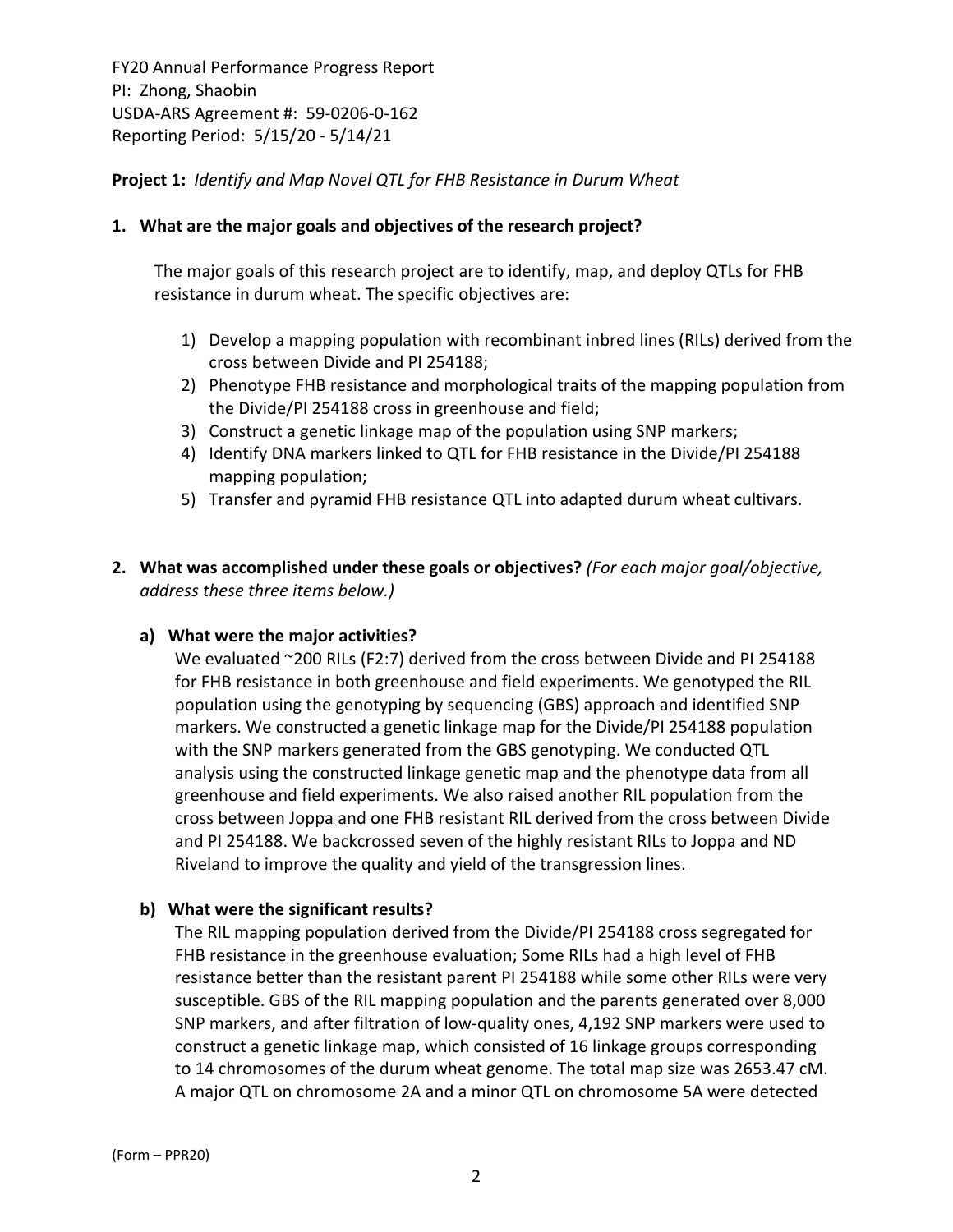> in the Divide/PI 254188 RIL population. Interestingly, it appeared that Divide contains the 2A QTL contributing FHB resistance while PI 254188 has the 5A QTL conferring the FHB resistance. These QTL will be validated using the RIL population from the cross between Joppa and one FHB resistant RIL derived from the cross between Divide and PI 254188.

# **c) List key outcomes or other achievements.**

- (1) A large number of SNP markers were generated for the RIL population derived from the Divide/PI 254188 cross.
- (2) A genetic linkage map with 4,192 SNP markers have been developed.
- (3) FHB phenotyping data were collected from both greenhouse and field inoculation experiments for multiple years and seasons.
- (4) One major QTL and one minor QTL for FHB resistance were detected in the RIL population based on phenotype data from both greenhouse and field experiments.
- (5) After several cycles of backcrosses with durum wheat cultivars, agronomic traits of the introgression lines with a high level of FHB resistance have been significantly improved. These lines will be used directly in durum wheat breeding programs.

# **3. Was this research impacted by the COVID‐19 pandemic (i.e. university shutdowns and/or restrictions, reduced or lack of support personnel, etc.)? If yes, please explain how this research was impacted or is continuing to be impacted.**

Yes, the COVID‐10 pandemic caused the university to partially close the campus and the research activities had to be reduced to the minimum. The FHB phenotyping in greenhouse was impacted because access to greenhouse is limited and number of people working in the same room is limited to one for keeping social distancing.

# **4. What opportunities for training and professional development has the project provided?**

The project provided trainings to two research associate and two Ph.D. students on FHB phenotyping, QTL mapping and marker development. The PI and the participants of this project have attended three seminars and two conferences.

# **5. How have the results been disseminated to communities of interest?**

Nothing to report.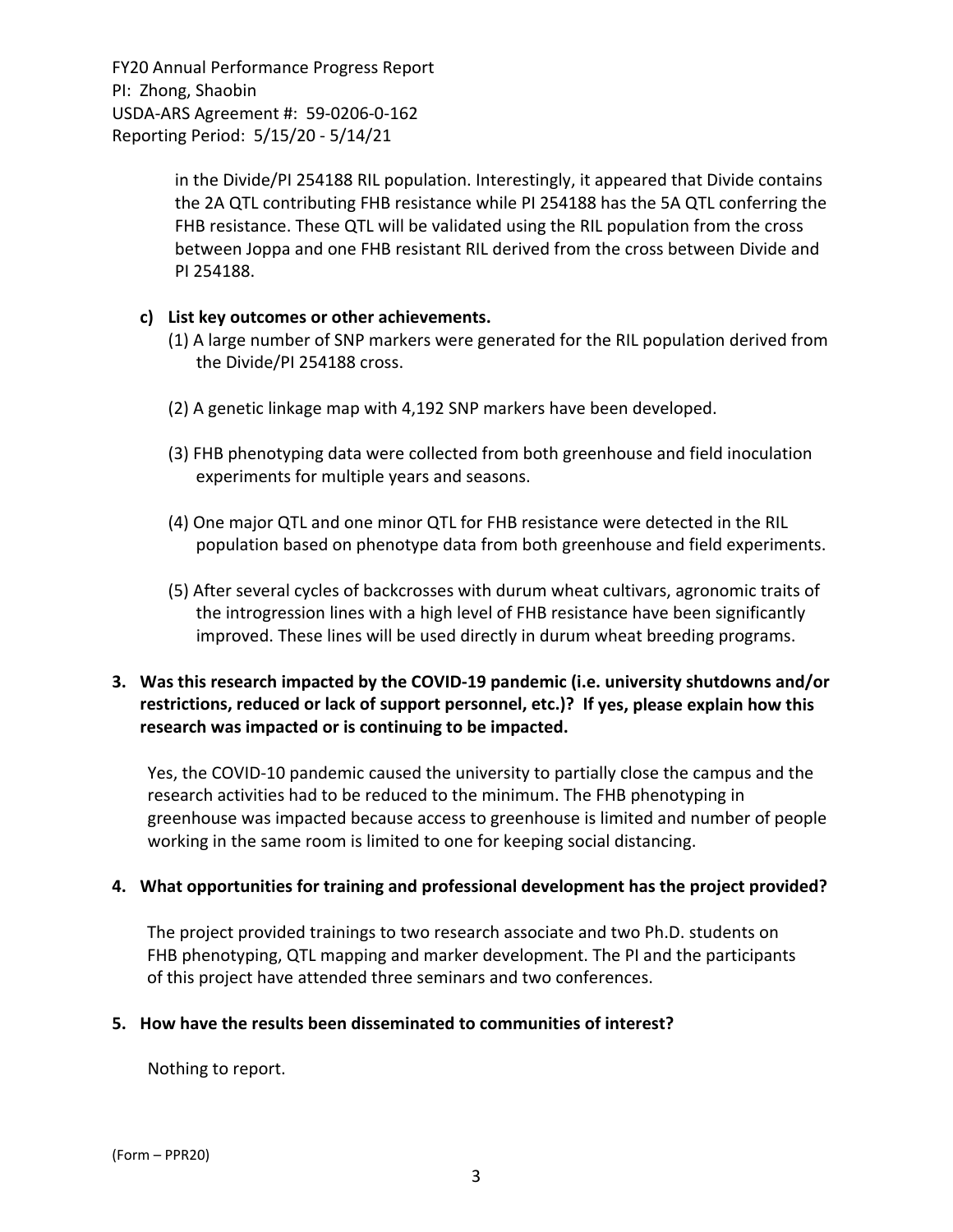**Project 2:** *Expand FHB Screening Capacity for Durum Wheat*

# **1. What are the major goals and objectives of the research project?**

The major goal and objective of this research project is to expand the FHB nursery at Fargo location and establish a new FHB nursery at Langdon location to accommodate and screen more advanced breeding lines, mapping populations, and introgression germplasm from durum wheat researchers (Dr. Xiwen Cai, Dr. Steven Xu, Dr. Elias Elias, Dr. Xuehui Li, and Dr. Shaobin Zhong) working in the DUR‐CP.

**2. What was accomplished under these goals or objectives?** *(For each major goal/objective, address these three items below.)*

# **a) What were the major activities?**

In 2020 summer season, we planted approximately 4,200 hill plots of durum wheat materials in the FHB nursery at the Fargo location for FHB screening. The wheat materials included advanced breeding lines, mapping populations, and introgression germplasm from five PIs (Dr. Elias Elias, Dr. Xiwen Cai, Dr. Steven Xu, Dr. Xuehui Li, and Dr. Shaobin Zhong), who are working in the durum wheat CP. Fusarium‐infested corn inoculum was applied in mid‐June. We expanded water pipelines and upgraded overhead misting systems for disease development.

We also established a new FHB nursery at Langdon for FHB screening in collaboration with Dr. Venkata Chapara at the NDSU Langdon Research Station, but we didn't plant materials at that location for the 2020 summer season due to the pandemic.

We planted wheat materials at both Fargo and Langdon nurseries in the 2021 summer season.

#### **b) What were the significant results?**

Field plots has been increased, water pipelines expanded, and overhead misting systems upgraded at the Fargo location. The disease developed well and data collected from the FHB nursery facilitate QTL mapping, FHB resistance identification and cultivar development. FHB nursery was established at the Langdon location with the same inoculation method and misting system set up and 3000 hill plots were planted in the 2021 summer season.

#### **c) List key outcomes or other achievements.**

The FHB nursery at the Fargo location was expanded and facilities were updated, which provided larger capacity for screening of durum wheat materials from PIs involved in the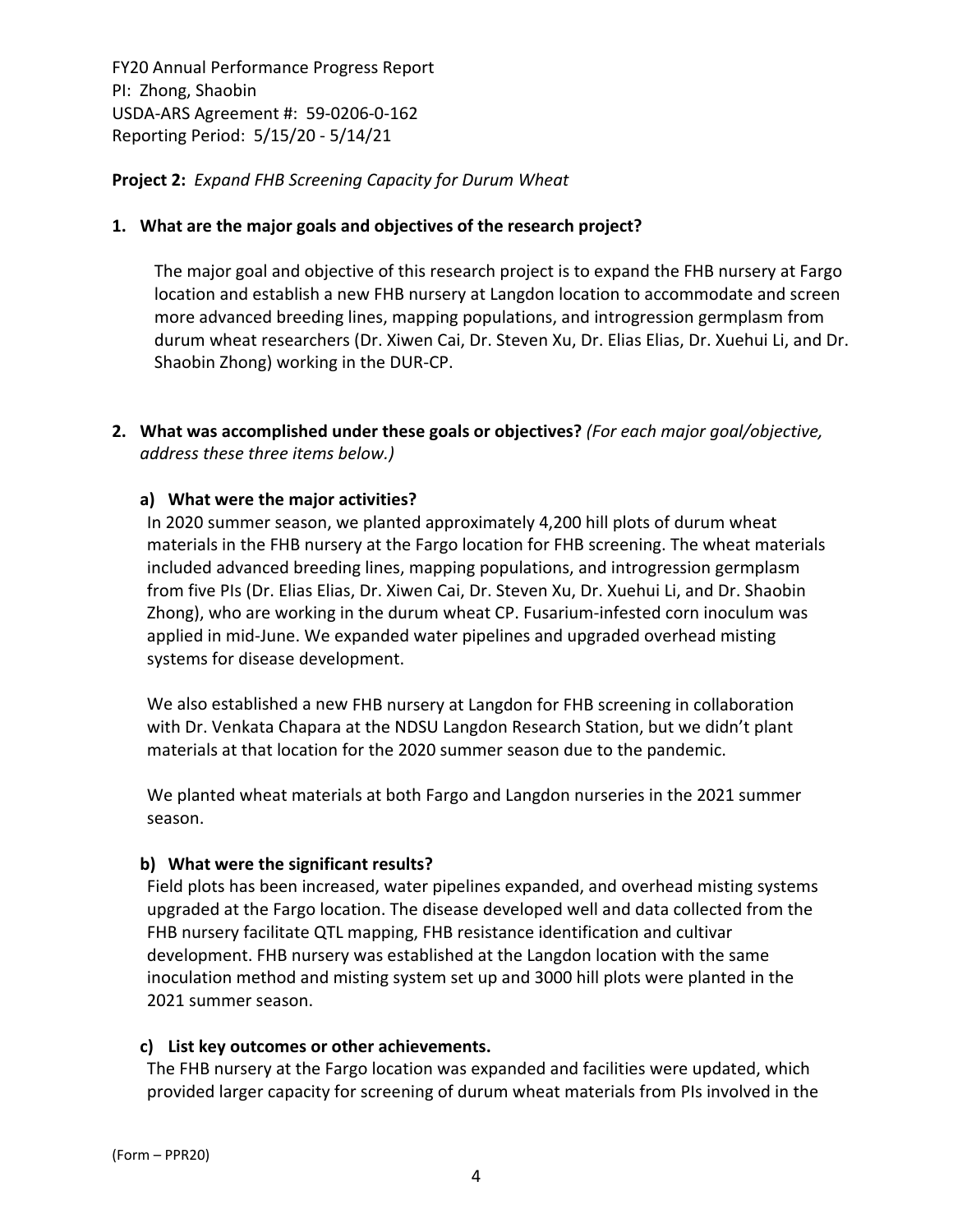> USWBSI program. The FHB disease developed well under overhead misting conditions and high-quality FHB data were obtained from the 2020 summer season.

**3. Was this research impacted by the COVID‐19 pandemic (i.e. university shutdowns and/or restrictions, reduced or lack of support personnel, etc.)? If yes, please explain how this research was impacted or is continuing to be impacted.**

We established a new FHB nursery at Langdon for FHB screening, but were not be able to plant materials at that location for the 2020 summer season due to traveling restrictions and lack of support personnel during the pandemic.

**4. What opportunities for training and professional development has the project provided?**

Nothing to report.

**5. How have the results been disseminated to communities of interest?**

Nothing to report.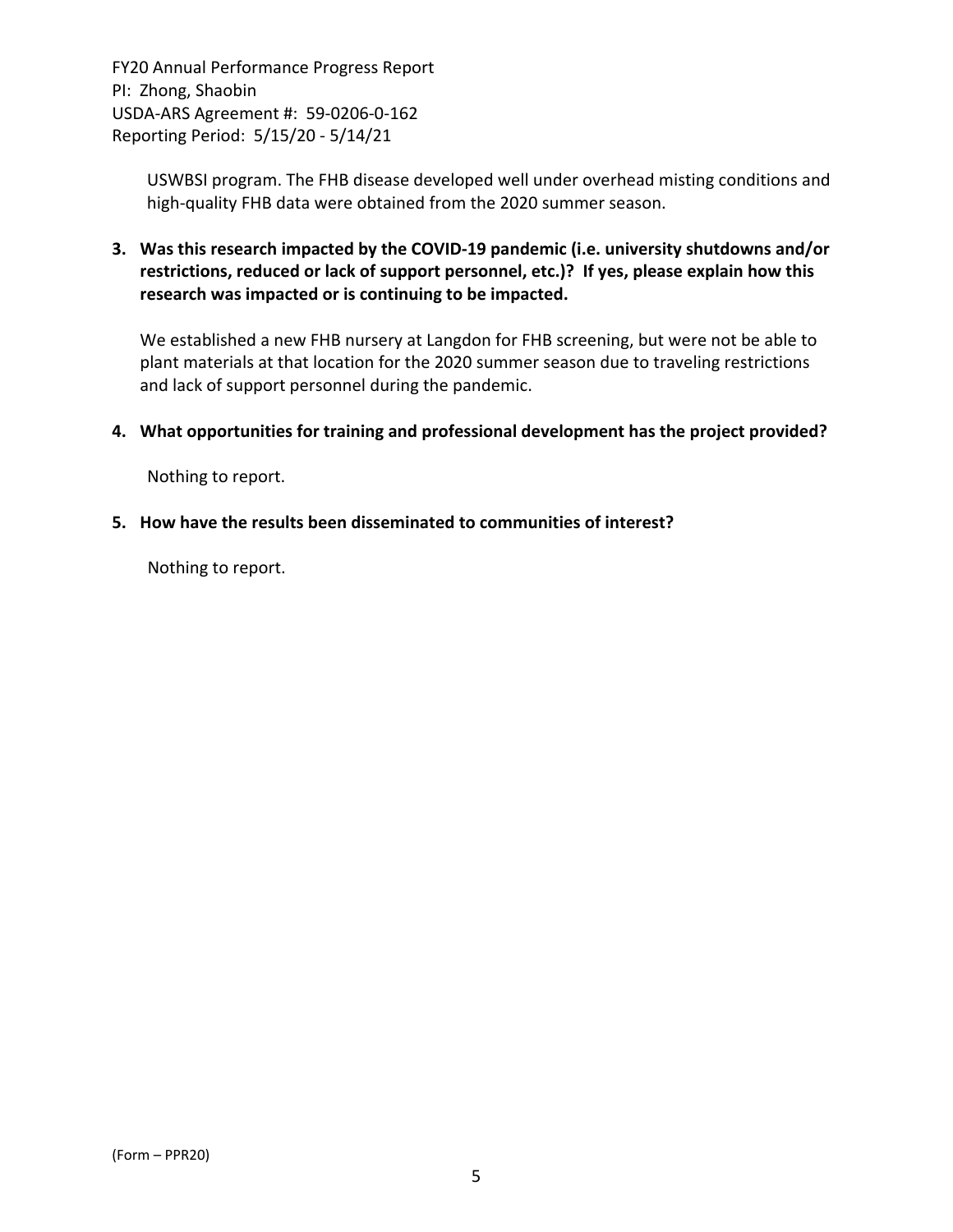**Project 3:** *Genetic Characterization and Integrated Deployment of FHB Resistance in Spring Wheat*

# **1. What are the major goals and objectives of the research project?**

Our overall goal is to clone and characterize a major QTL for FHB resistance in PI 277012 and quickly deploy it along with another major FHB resistance QTL *Fhb1* in the four spring wheat breeding programs of the Spring Wheat Coordinated Project (SPR‐CP). The specific objectives of this project are:

1) Clone and characterize the major FHB resistance QTL *Qfhb.rwg‐5A.2* in the wheat line PI 277012.

2) Quickly introgress *Qfhb.rwg-5A.2* and *Fhb1* into elite spring wheat cultivars and breeding lines by backcrossing, marker‐assisted selection and speed breeding approach.

3) Determine the expression of *Qfhb.rwg‐5A.2* and its interaction with *Fhb1* in different genetic backgrounds.

**2. What was accomplished under these goals or objectives?** *(For each major goal/objective, address these three items below.)*

# **a) What were the major activities?**

(1) To clone the major QTL on 5AL for FHB resistance in the wheat line PI 277012, we collected 5A chromosomes from both Grandin and PI 277012 by chromosome sorting technology in collaboration with Dr. Jaroslav Dolezel at the Institute of Experimental Botany, Czeck Republic. We extracted DNA samples from the sorted 5A chromosomes from the two wheat genotypes and generated paired-end sequence reads from them by Illumina sequencing plateform. We assembled the sequence reads into a 5A scaffold using the Chinese Spring 5A pseudomolecule as reference. Due to the highly repetitive genome sequence, the quality of assemblies with the short-reads was not good. Therefore, we prepared high molecular wight DNA of PI 277012 and sent it to Mayo Clinic Genome Analysis Core Facility for HiFi whole genome sequencing. Eight SMRT cells were used, HiFi sequence reads with 12x genome coverage were generated, and whole genome assembly was conducted with the HiFi reads. We identified chromosome 5A contigs covering the whole region containing the target FHB resistance QTL and identified genes showing polymorphisms between Grandin and PI 277012. We also screened EMS mutants generated from PI 277012 in the greenhouse.

(2) To develop user‐friendly DNA markers for the novel QTLs for FHB resistance, we identified additional SNP markers for the 5AL QTL region. These SNP markers were converted into PCR‐based markers for fine mapping and introgression of the 5AL QTL.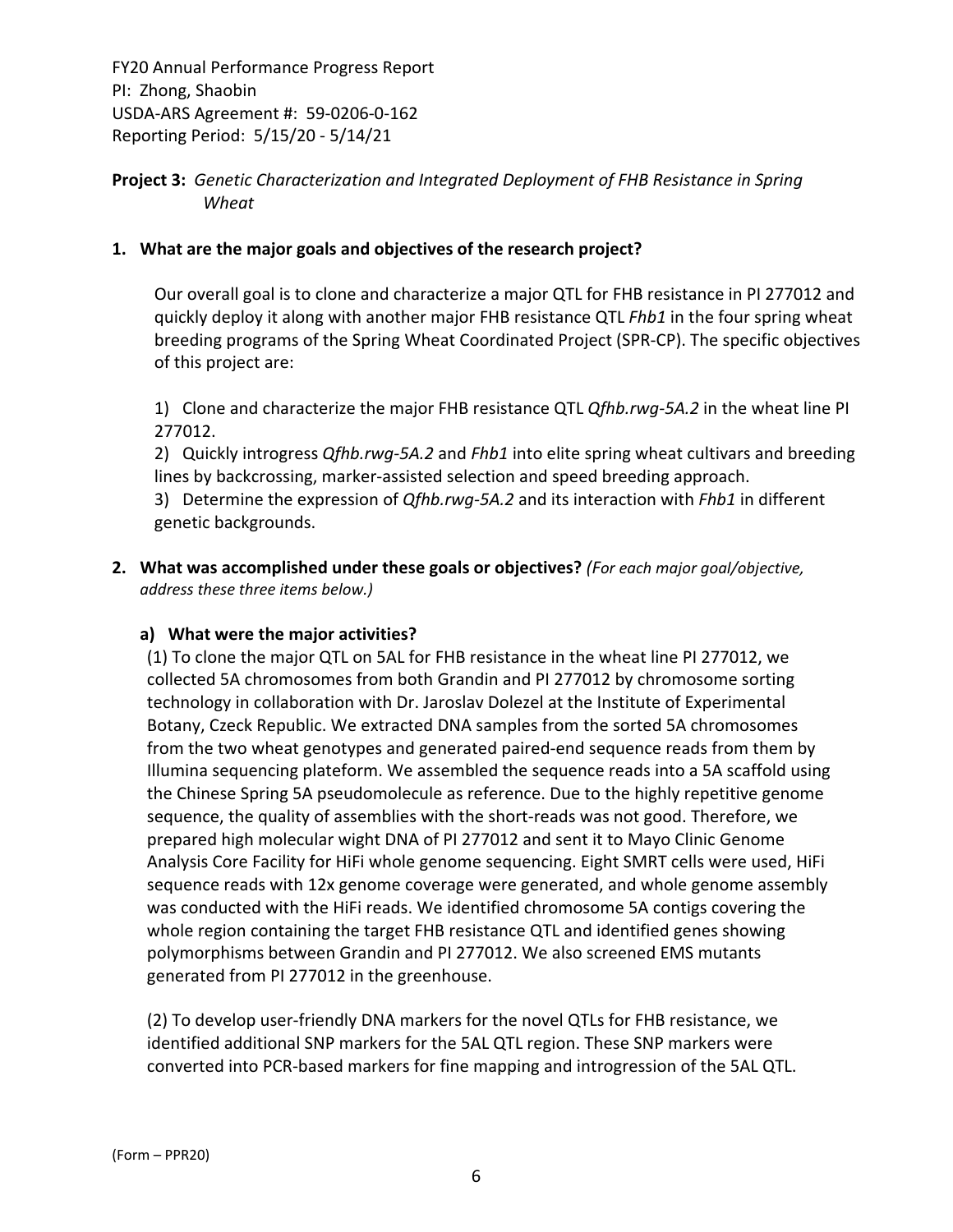> (3) By backcrossing, marker‐assisted selection and speed breeding approach, we have introgressed *Qfhb.rwg‐5A.2* and *Fhb1* into 11 elite spring wheat cultivars or breeding lines developed by spring wheat breeders at NDSU, University of Minnesota, SDSU, and WSU, respectively. GP112, a wheat line derived from the cross between PI 277012 and Grandin, was used as the donor of *Qfhb.rwg‐5A.2*. Alsen was used as the donor of *Fhb1*.

# **b) What were the significant results?**

- (1) A total of 122.3 and 206.4 million paired‐end reads (250 bp and 150 pb) were generated for the Grandin 5A chromosome, which were assembled into an 872.38 Mb scaffold. A total of 313.6 million paired‐end reads (150 pb) were generated for the PI 277012 5A chromosome, which were assembled into a 933.66 Mb scaffold.
- (2) Whole genome sequencing of PI 277012 with the PacBio HiFi sequencing technology resulted in a high‐quality genome assembly of 5827 contigs with N50=9.11 Mb. Analysis of genome sequences with DNA markers associated with the QTL detected two large contigs covering the target region. Comparative genomic analysis of the target region identified genes with polymorphism between Grandin and PI 277012. These genes will be further characterized for marker development and candidate gene identification for the QTL.
- (3) Screening approximately 400 M2 progenies derived from EMS M1 plants of PI 277012 in greenhouse identified several mutants that were much more susceptible to FHB compared to the parent PI 277012.
- (4) Fifteen additional PCR‐based SNP markers were developed in the 5AL QTL region of PI 277012 and have been used in selection of the QTL in the process of introgression of the FHB resistance into adapted wheat cultivars
- (5) By backcrossing, marker‐assisted selection and speed breeding approach, we have introgressed *Qfhb.rwg‐5A.2* and *Fhb1* into eleven spring wheat cultivars. The backcross generations for each FHB resistance QTL are shown as follows:

| Recipient cultivar or line | $\times$ GP112 | $\times$ Alsen |
|----------------------------|----------------|----------------|
| Glenn                      | F1BC5          | F1BC5          |
| Alsen (with Fhb1)          | F1BC5          |                |
| ND VitPro                  | F1BC5          | F1BC5          |
| <b>ND828</b>               | F1BC5          | F1BC5          |
| Linkert                    | F1BC5          | F1BC5          |
| Lang-MN (with $Fhbl$ )     | F1BC5          |                |
| $MN10201$ (with $Fhb1$ )   | F1BC5          |                |
| <b>Surpass</b>             | F1BC5          | F1BC4          |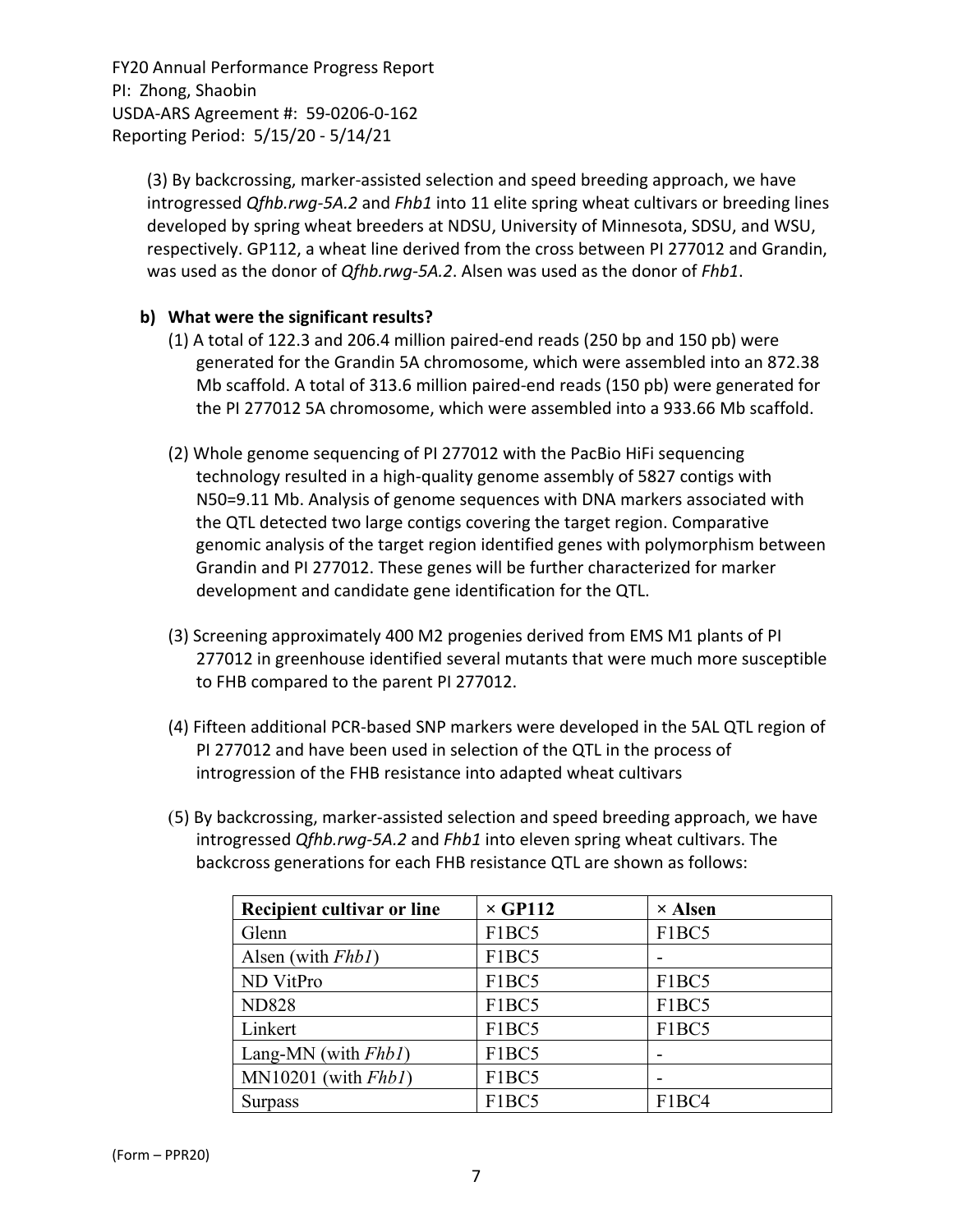| Recipient cultivar or line | $\times$ GP112                 | $\times$ Alsen                 |
|----------------------------|--------------------------------|--------------------------------|
| SD4539                     | F <sub>1</sub> BC <sub>5</sub> | F <sub>1</sub> BC <sub>4</sub> |
| WA8283                     | F <sub>1</sub> BC <sub>5</sub> | F <sub>1</sub> BC <sub>4</sub> |
| Davn                       | F <sub>1</sub> BC <sub>5</sub> | F <sub>1</sub> RC4             |

# **c) List key outcomes or other achievements.**

- 1) 5A chromosomes of both PI 277012 and Grandin were isolated by flow cytometer technology and sequenced with Illumina sequencing technology. High quality whole genome assembly of PI 277012 was also generated with HiFi sequence reads produced by the PacBio II sequencing plateform. These sequence resources will facilitate the isolation of the target gene on this chromosome.
- 2) Several FHB susceptible EMS mutants were identified from PI 277012. These EMS mutants will be useful for validation of the candidate gene(s) to be cloned.
- 3) The two major FHB resistance QTL (*Qfhb.rwg‐5A.2* and *Fhb1*) were introduced into various spring wheat cultivars and breeding lines by backcrossing, marker‐assisted selection and speed breeding approach, and near‐isogenic lines at F1BC5 or F1BC4 generations have been developed.

# **3. Was this research impacted by the COVID‐19 pandemic (i.e. university shutdowns and/or restrictions, reduced or lack of support personnel, etc.)? If yes, please explain how this research was impacted or is continuing to be impacted.**

Yes, the COVID‐10 pandemic caused the university to partially close the campus and the research activities had to be reduced to the minimum. The FHB phenotyping in greenhouse was impacted because access to greenhouse is limited and number of people working in the same room is limited to one for keeping social distancing.

#### **4. What opportunities for training and professional development has the project provided?**

The project provided two research associate and three Ph.D. students with training on QTL mapping and marker development as well as map‐based gene cloning. The PI and the participants of this project have attended three seminars and two conferences.

#### **5. How have the results been disseminated to communities of interest?**

The FHB resistant wheat lines developed and DNA markers associated with the FHB resistance have been provided to and used by other wheat researchers and breeders.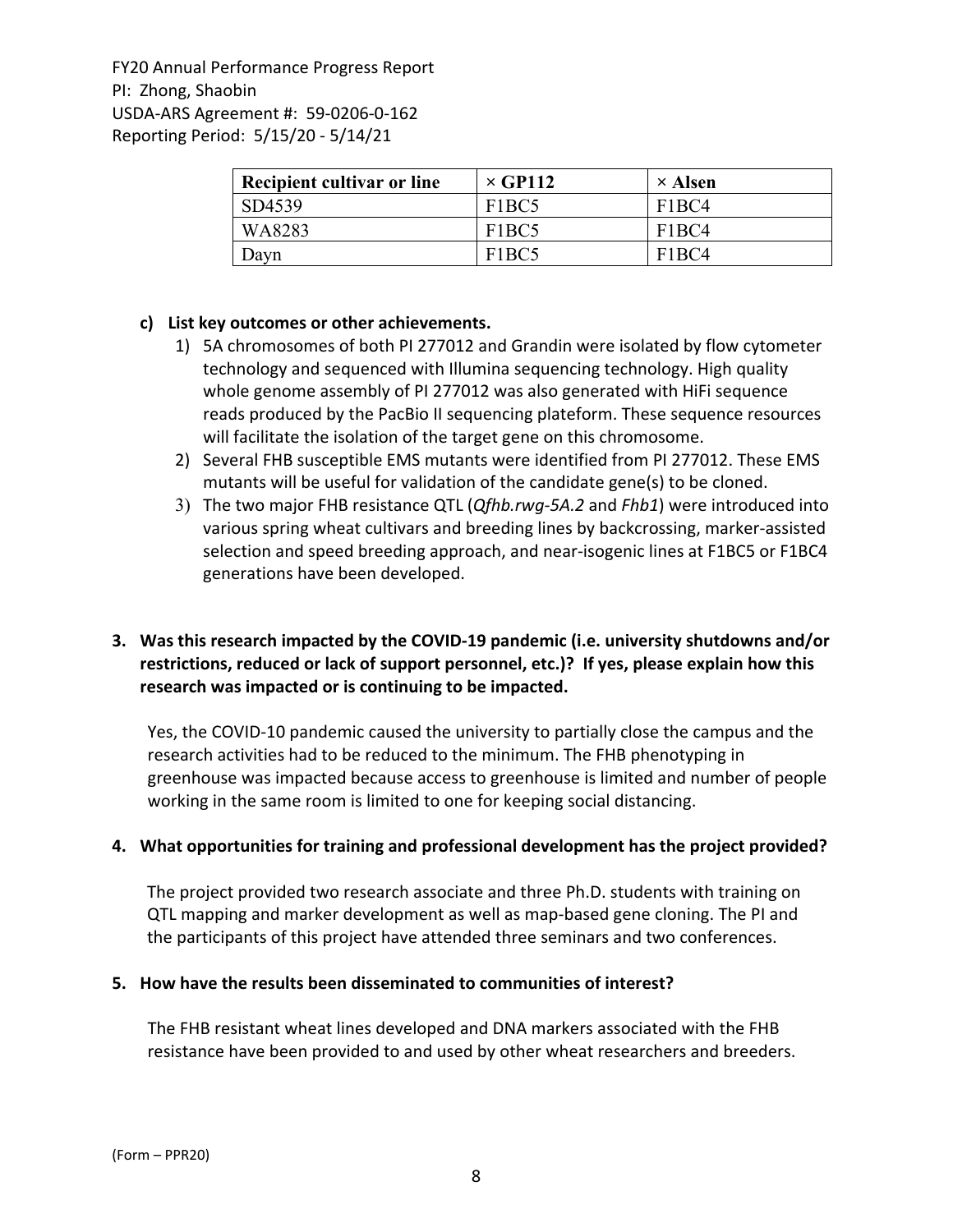# **Project 4:** *Increase Capacity of Two Coordinated FHB Nurseries for Spring Wheat*

#### **1. What are the major goals and objectives of the research project?**

The major goal and objective are to expand the FHB nursery at Fargo location and establish a new nursery at Langdon location to accommodate and screen more advanced breeding lines, mapping populations, and introgression germplasm from NDSU spring wheat breeding program (Dr. Andrew Green) and other researchers (Dr. Xiwen Cai, Dr. Steven Xu, and Dr. Shaobin Zhong) who are working in the spring wheat CP.

**2. What was accomplished under these goals or objectives?** *(For each major goal/objective, address these three items below.)*

#### **a) What were the major activities?**

In 2020 summer season, we planted approximately 5,000 hill plots of spring wheat materials in the FHB nursery at the Fargo location for FHB screening. The wheat materials included advanced breeding lines, mapping populations, and introgression germplasm from four PIs (Dr. Andrew Green, Dr. Xiwen Cai, Dr. Steven Xu, and Dr. Shaobin Zhong), who are working in the spring wheat CP. Fusarium‐infested corn inoculum was applied in mid‐June. Water pipelines were expanded to cover larger number of plots and overhead misting systems upgraded for better disease development.

We also established a new FHB nursery at Langdon location for FHB screening in collaboration with Dr. Venkata Chapara at the NDSU Langdon Research Station, but we were not able to plant materials at that location for the 2020 summer season due to the pandemic.

We planted wheat materials at both Fargo and Langdon locations in the 2021 summer season.

#### **b) What were the significant results?**

High quality disease data were collected from the Fargo nursery in 2020 summer season. These data have been used in FHB resistance identification, QTL mapping, and selection of breeding lines for wheat cultivar development.

#### **c) List key outcomes or other achievements.**

The FHB nursery at the Fargo location was expanded and facilities were updated, which provided larger capacity for FHB screening of spring wheat materials from PIs involved in the USWBSI program. The FHB disease developed well under overhead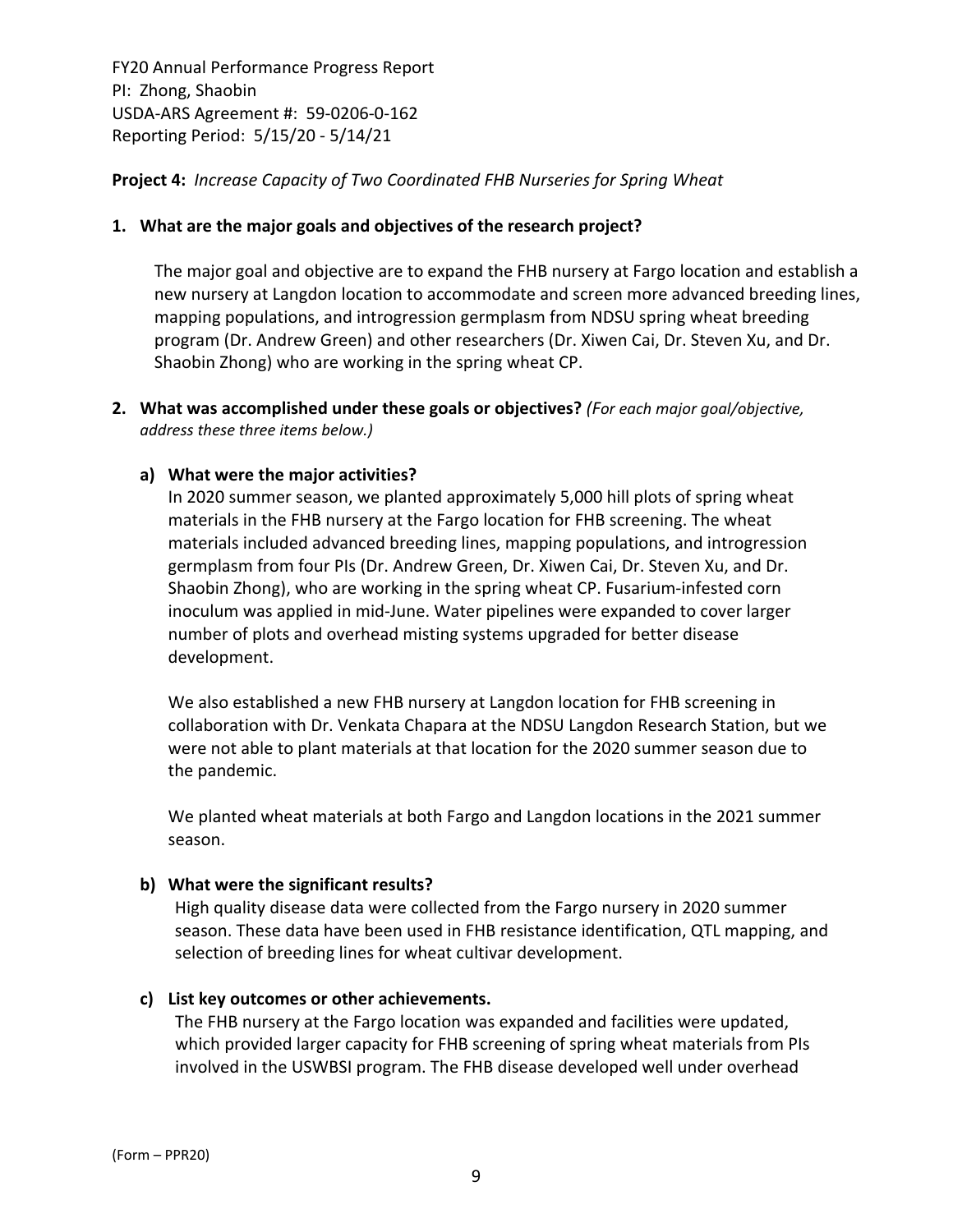> misted conditions and high‐quality FHB data were obtained from 2020 summer season.

**3. Was this research impacted by the COVID‐19 pandemic (i.e. university shutdowns and/or restrictions, reduced or lack of support personnel, etc.)? If yes, please explain how this research was impacted or is continuing to be impacted.**

We established a new FHB nursery at Langdon for FHB screening, but were not be able to plant materials at that location for the 2020 summer season due to traveling restrictions and lack of support personnel during the pandemic.

**4. What opportunities for training and professional development has the project provided?**

Nothing to report.

**5. How have the results been disseminated to communities of interest?**

Nothing to report.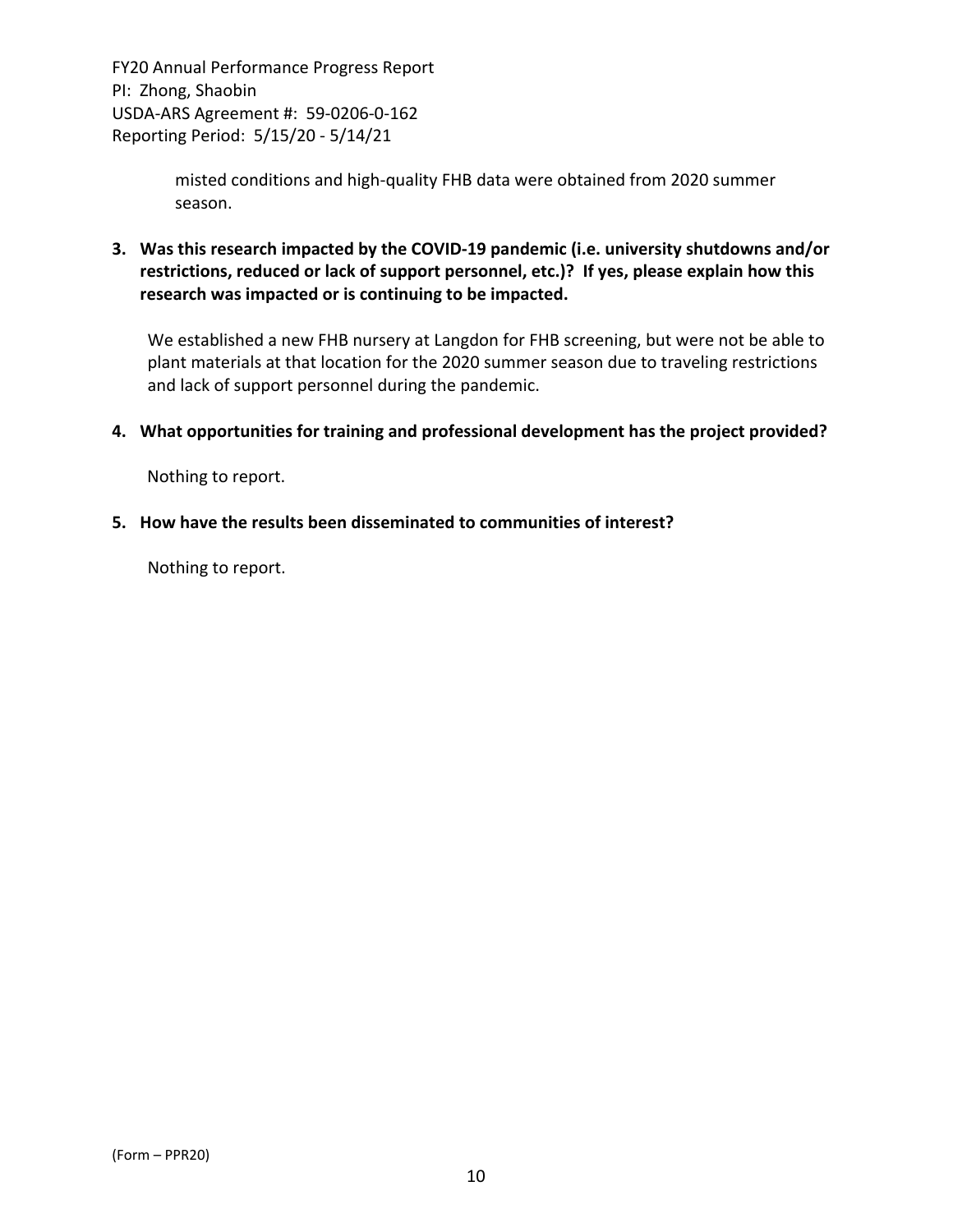# **Training of Next Generation Scientists**

**Instructions:** Please answer the following questions as it pertains to the FY20 award period (5/15/20 ‐ 5/14/21). The term "support" below includes any level of benefit to the student, ranging from full stipend plus tuition to the situation where the student's stipend was paid from other funds, but who learned how to rate scab in a misted nursery paid for by the USWBSI, and anything in between.

**1. Did any graduate students in your research program supported by funding from your USWBSI grant earn their MS degree during the FY20 award period?** ☐Yes ☒No

**If yes, how many?** Click to enter number here.

**2. Did any graduate students in your research program supported by funding from your USWBSI grant earn their Ph.D. degree during the FY20 award period?**

 $\square$ Yes  $\square$ No **If yes, how many?** Click to enter number here.

**3. Have any post docs who worked for you during the FY20 award period and were supported by funding from your USWBSI grant taken faculty positions with universities?** ☐Yes ☒No

**If yes, how many?** Click to enter number here.

**4. Have any post docs who worked for you during the FY20 award period and were supported by funding from your USWBSI grant gone on to take positions with private ag‐ related companies or federal agencies?**

☒Yes ☐No **If yes, how many?** One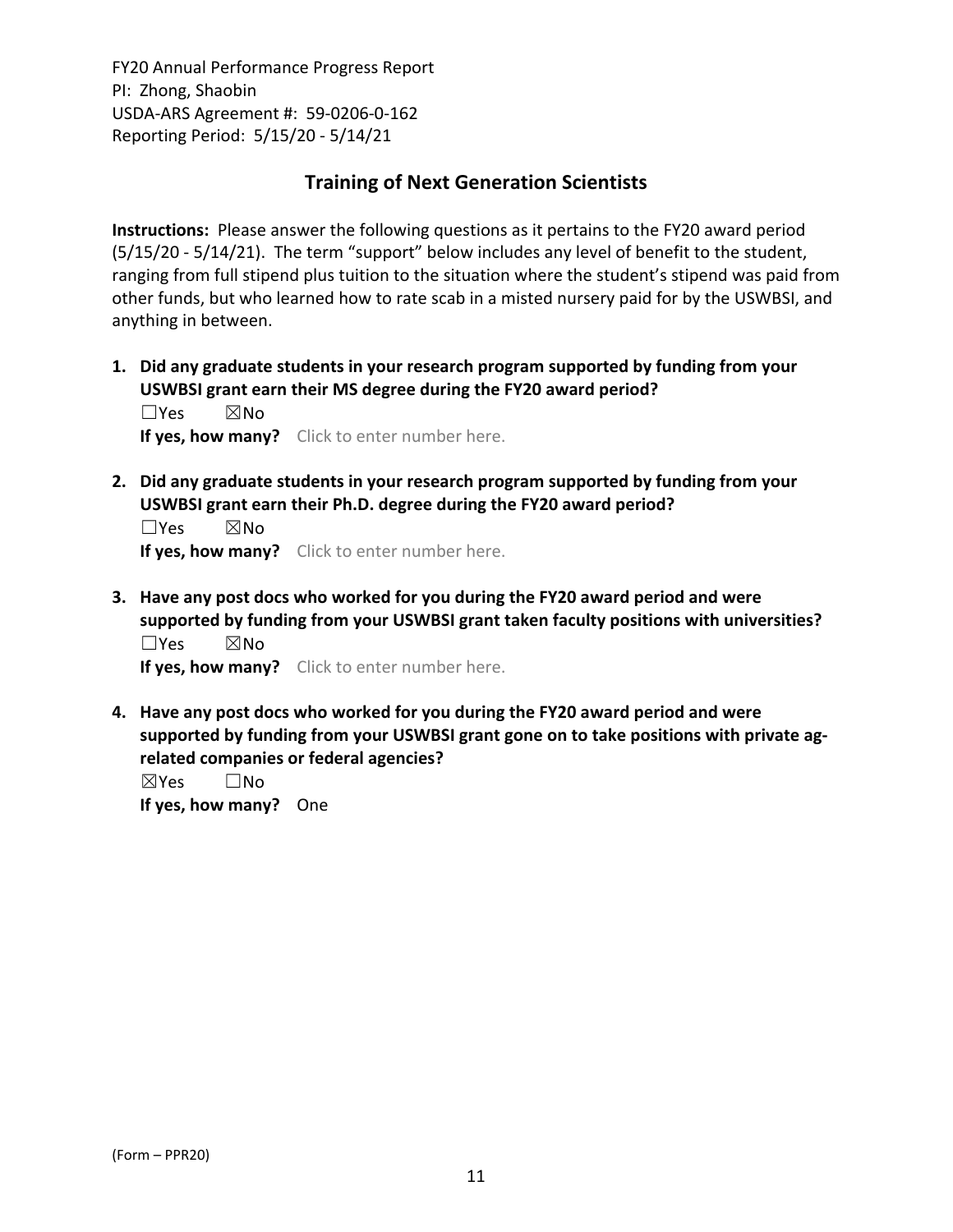# **Release of Germplasm/Cultivars**

**Instructions:** In the table below, list all germplasm and/or cultivars released with full or partial support through the USWBSI during the FY20 award period (5/15/20 - 5/14/21). All columns must be completed for each listed germplasm/cultivar. Use the key below the table for Grain Class abbreviations. 

| <b>Name of Germplasm/Cultivar</b> | <b>Grain Class</b>    | <b>FHB Resistance</b>                                  | <b>FHB</b><br>Rating<br>$(0-9)$  | Year<br><b>Released</b> |
|-----------------------------------|-----------------------|--------------------------------------------------------|----------------------------------|-------------------------|
| Nothing to report.                | Select Grain<br>Class | Select what represents<br>your most resistant<br>check | Enter as<br>$text 0-9$<br>rating | Select Year             |
| Click here to enter text.         | Select Grain<br>Class | Select what represents<br>your most resistant<br>check | Enter as<br>text 0-9<br>rating   | Select Year             |
| Click here to enter text.         | Select Grain<br>Class | Select what represents<br>your most resistant<br>check | Enter as<br>text 0-9<br>rating   | Select Year             |
| Click here to enter text.         | Select Grain<br>Class | Select what represents<br>your most resistant<br>check | Enter as<br>text 0-9<br>rating   | Select Year             |
| Click here to enter text.         | Select Grain<br>Class | Select what represents<br>your most resistant<br>check | Enter as<br>text 0-9<br>rating   | Select Year             |
| Click here to enter text.         | Select Grain<br>Class | Select what represents<br>your most resistant<br>check | Enter as<br>text 0-9<br>rating   | Select Year             |
| Click here to enter text.         | Select Grain<br>Class | Select what represents<br>your most resistant<br>check | Enter as<br>text 0-9<br>rating   | Select Year             |
| Click here to enter text.         | Select Grain<br>Class | Select what represents<br>your most resistant<br>check | Enter as<br>text 0-9<br>rating   | Select Year             |
| Click here to enter text.         | Select Grain<br>Class | Select what represents<br>your most resistant<br>check | Enter as<br>text 0-9<br>rating   | Select Year             |
| Click here to enter text.         | Select Grain<br>Class | Select what represents<br>your most resistant<br>check | Enter as<br>text 0-9<br>rating   | Select Year             |
| Click here to enter text.         | Select Grain<br>Class | Select what represents<br>your most resistant<br>check | Enter as<br>text 0-9<br>rating   | Select Year             |
| Click here to enter text.         | Select Grain<br>Class | Select what represents<br>your most resistant<br>check | Enter as<br>text 0-9<br>rating   | Select Year             |
| Click here to enter text.         | Select Grain<br>Class | Select what represents<br>your most resistant<br>check | Enter as<br>text 0-9<br>rating   | Select Year             |
| Click here to enter text.         | Select Grain<br>Class | Select what represents<br>your most resistant<br>check | Enter as<br>text 0-9<br>rating   | Select Year             |

NOTE: Leave blank if you have nothing to report or if your grant did NOT include any VDHR-related projects.

**NOTE:** List the associated release notice or publication under the appropriate sub-section in the 'Publications' section of the FPR.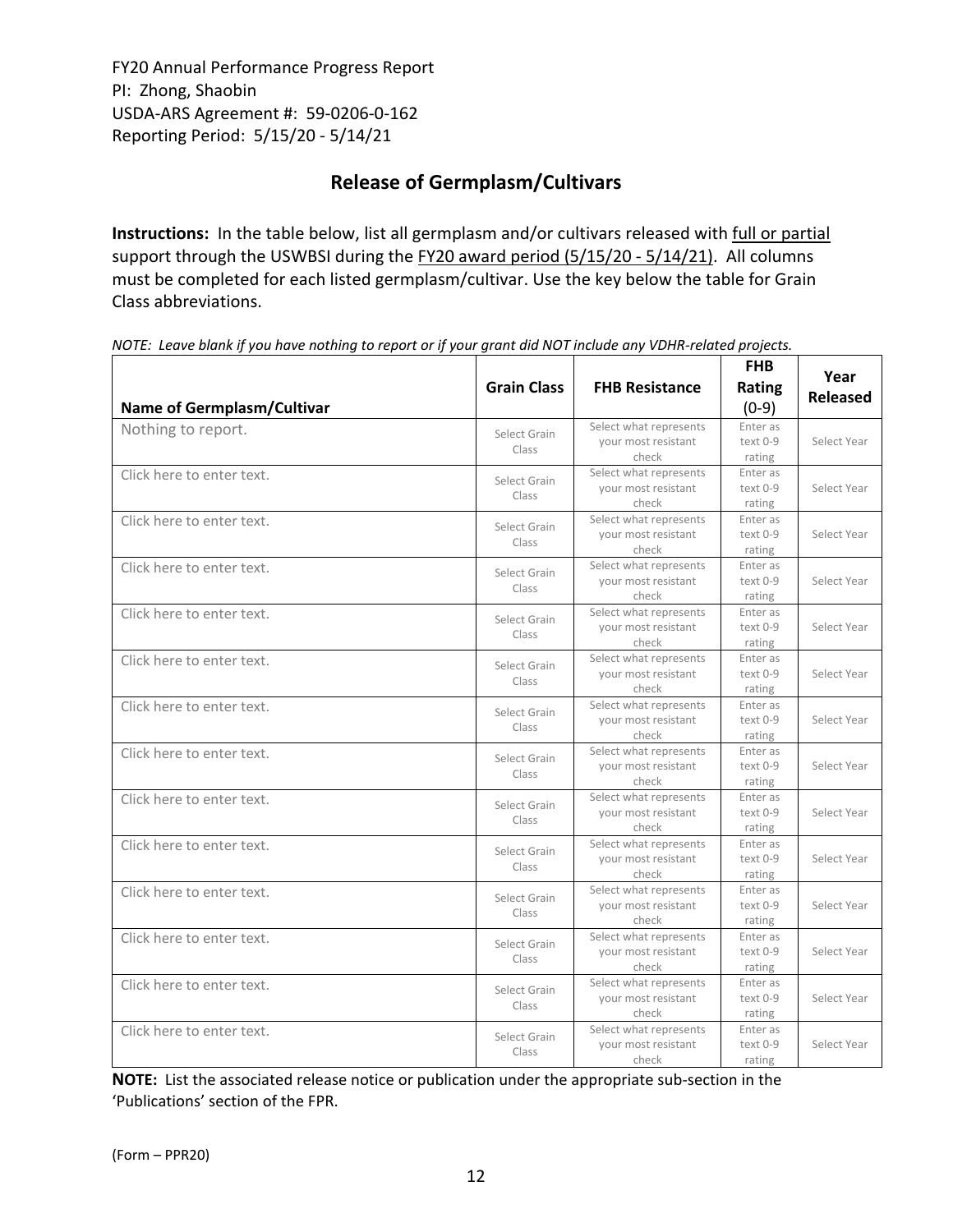# **Publications, Conference Papers, and Presentations**

**Instructions:** Refer to the PR\_Instructions for detailed more instructions for listing publications/presentations about your work that resulted from all of the projects included in the FY20 grant award. Only citations for publications published (submitted or accepted) or presentations presented during the **award period (5/15/20 ‐ 5/14/21**) should be included. If you did not publish/submit or present anything, state 'Nothing to Report' directly above the Journal publications section.

NOTE: Directly below each citation, you **must** indicate the Status (i.e. published, submitted, etc.) and whether acknowledgement of Federal support was indicated in the publication/ presentation. See example below for a poster presentation with an abstract:

Winn, Z.J., Acharya, R., Lyerly, J., Brown‐Guedira, G., Cowger, C., Griffey, C., Fitzgerald, J., Mason R.E., and Murphy, J.P. (2020, Dec 7‐11). Mapping of Fusarium Head Blight Resistance in NC13‐20076 Soft Red Winter Wheat (p. 12). In: Canty, S., Hoffstetter, A. and Dill‐Macky, R. (Eds.), *Proceedings of the 2020 National [Fusarium](https://scabusa.org/pdfs/NFHBF20_Proceedings.pdf) Head Blight Forum*. https://scabusa.org/pdfs/NFHBF20\_Proceedings.pdf. Status: Abstract Published and Poster Presented Acknowledgement of Federal Support: YES (Abstract and Poster)

# **Journal publications.**

Shrestha, S., Poudel, R. S., Zhong, S. 2021. Identification of fungal species associated with crown and root rots of wheat and evaluation of plant reactions to the pathogens in North Dakota. *Plant Dis*. (Accepted; first look) Status: Published

Acknowledgement of Federal Support: YES

Wit, M., Leng, Y., Du, Y., Cegiełko, M., Jabłońska, E., Wakuliński, W.**, Zhong, S.** 2021. Genome sequence resources for the maize pathogen *Fusarium temperatum* isolated in Poland. Mol. *Plant‐Microbe Interact. 34*:214‐217.

Status: Published Acknowledgement of Federal Support: No

Wan, J., Jin, Z., **Zhong, S.,** Schwarz, P., Chen, B., and Rao, J. 2020. Clove oil‐in‐water nanoemulsion mitigates growth of *Fusarium graminearum* and trichothecene mycotoxin production during the malting of *Fusarium* infected barley. *Food Chemistry 312*:312120. Status: Published

Acknowledgement of Federal Support: YES